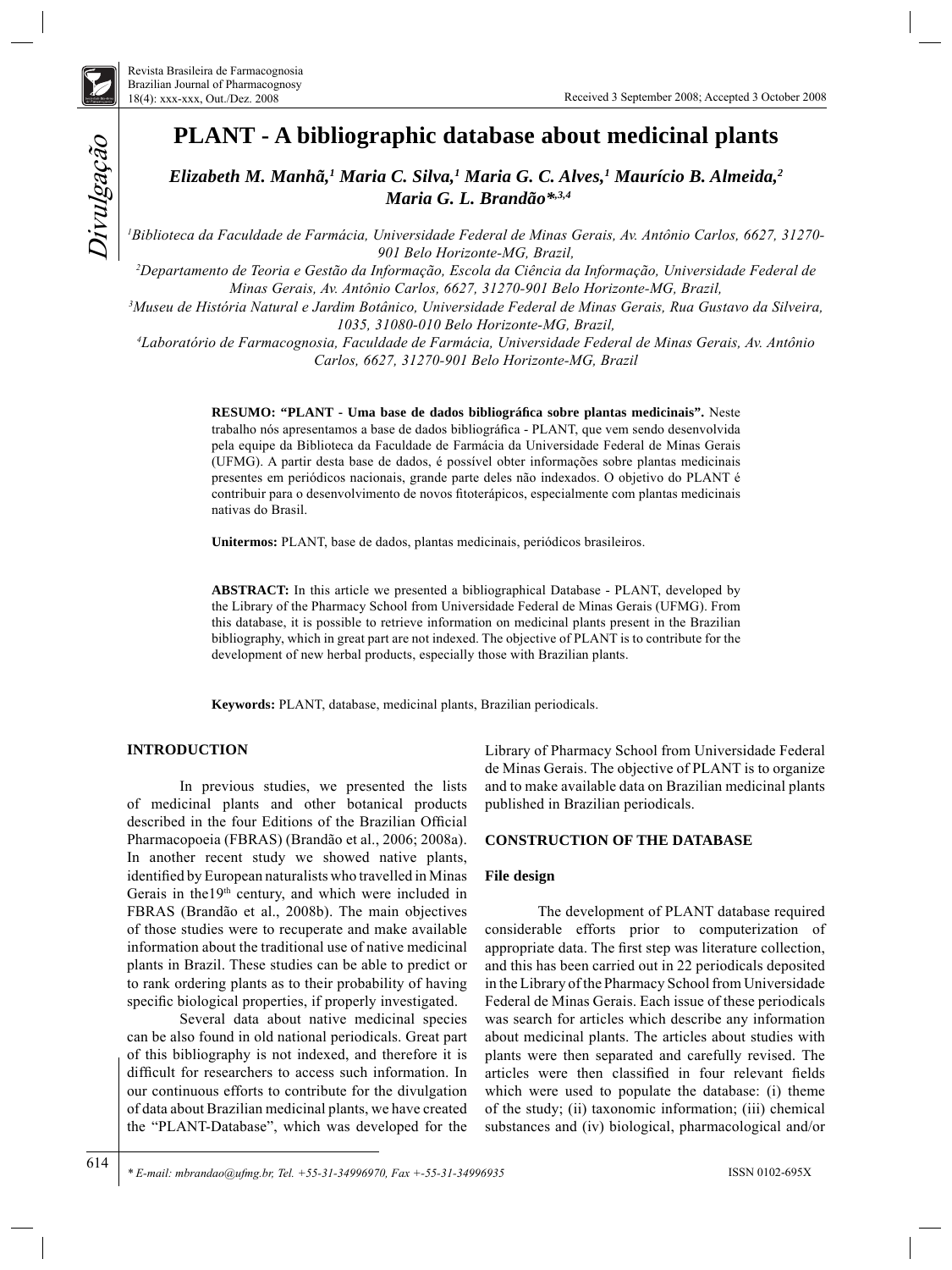toxicological data.

The field 'theme of studies' was defined according to the following keywords:

1) Farmacognosia (Pharmacognosy)

1.1) Farmacobotânica, anatomia, microquímica, morfologia (Pharmacobotany, anatomy, microchemistry, morphology);

1.2) Farmacoergasia, aclimatação, comercialização, cultivo (Pharmacoergasy, aclimatization, commercialization, cultivate);

1.3) Química, cromatografia, doseamento (Chemistry, chromatography, quantitative determination);

1.4) Farmacopéia (Pharmacopoeia)

2) Botânica, sistemática, taxonomia, etnobotânica (Botany, sistematics, taxonomy, ethnobotany);

3) Fitoquímica, espectroscopia, isolamento, quimotaxonomia (Phytochemistry,

spectroscopy, isolation, chemotaxonomy);

4) Farmacologia, etnofarmacologia, toxicologia (Pharmacology, ethnopharmacology, toxicology);

5) Farmacotécnica, tecnologia (Pharmacotechnique, pharmaceutical technology);

6) Clínica (Clinical aspects);

7) Biotecnologia, cultura celular (Biothecnology, cell culture);

8) Ecologia (Ecology);

9) Etimologia (Etymology);

10) História (History).

The second group of keywords is correlated with taxonomic information. The scientific names (or genus), Botanical Family as well as different traditional/ popular names of each studied plant were also included as keywords. The third group refers to the chemical substances detected in the plants (45 keywords), and the fourth group to biological, pharmacological or toxicological activities observed in studies (63).

After de definition of the keywords the PLANT-Database was populated. The articles were indexed according to ABNT standards (ABNT is the Brazilian institute responsible for defining standards). The organization of data was conducted with MicroIsis (software freely supplied by UNESCO). It is worth noting that some collections and new data are being included continuously.

### **Data retrieval**

The following examples illustrate the information we can obtain in PLANT-Database:

*Example* (1): When we insert the keyword "*etnobotânica*" (ethnobotany) we retrieve 139 articles; sixty of them have been publicized before the 60´s, and describe the use of plants in the first decades of the  $20<sup>th</sup>$ 

century in Brazil.

*Example* (2): The kewword "*flavonóide*" (flavonoid) furnished 116 articles; most of them were publicized from the 80's and refers to chemical and biological/ pharmacological studies of this class of substances.

*Example* (3): Nineteen articles can be obtained with the keyword "*antimalárico*" (antimalarial), thirteen of them publicized in the 40's. The articles refer to 42 botanical species, including studies about the importance of aclimatation of *Cinchona* species, evaluation of extracts antimalarial activity, as well as clinical effects of some plants.

The information about the plants can be obtained in the followed format:

Autor: PINTO, M.

Titulo do artigo: A fitoterapia

Fonte: Rev. Flora Med., Rio de Janeiro, v.9, n.4, p.193-199, 1942 ---------------------------------

Autor: SIGEL FILHO, E.

---------------------------------

Titulo do artigo: Caracterizacao e doseamento da quinina na droga

Fonte: Trib. Farm., Curitiba, v.16, n.1, p.1-9, 1948

#### **IMPORTANCE OF PLANT - DATABASE**

Databases about medicinal plants are very necessary since they allow the organization and a quick recovery of multidisciplinary information. One of the first Databases about natural products was the NAPRALERT, constructed in the 1980s in the University of Illinois (Loub et al., 1985). NAPRALERT covers the chemistry and biological activities of extracts and/ or secondary constituents isolated from or identified in plants. Other types of databases have been developed in other parts of the world, aiming at organizing information about medicinal plants. In Brazil, a database about medicinal plants was partially developed by *Programa Flora*, granted by CNPq from 1976 to 1984. The objective of that database was to organize information from herbariums, libraries and field works done in Brazil. Unfortunately, that program was deactivated and the information was not organized (Fernandes, 2004). Nunes and Imamura (1996) also describe the development of a database for data organization from field work and, recently, the Brazilian Environmental Ministry also started the construction of another database about Brazilian medicinal plants (Available from the Internet: www.mma.gov.br. Access in: 23/06/2008).

PLANT is www.mma.gov.br. a bibliographical database. It has been constructed since 1999, and was designed to retrieve data about medicinal plants published (mainly in non-indexed journals) in the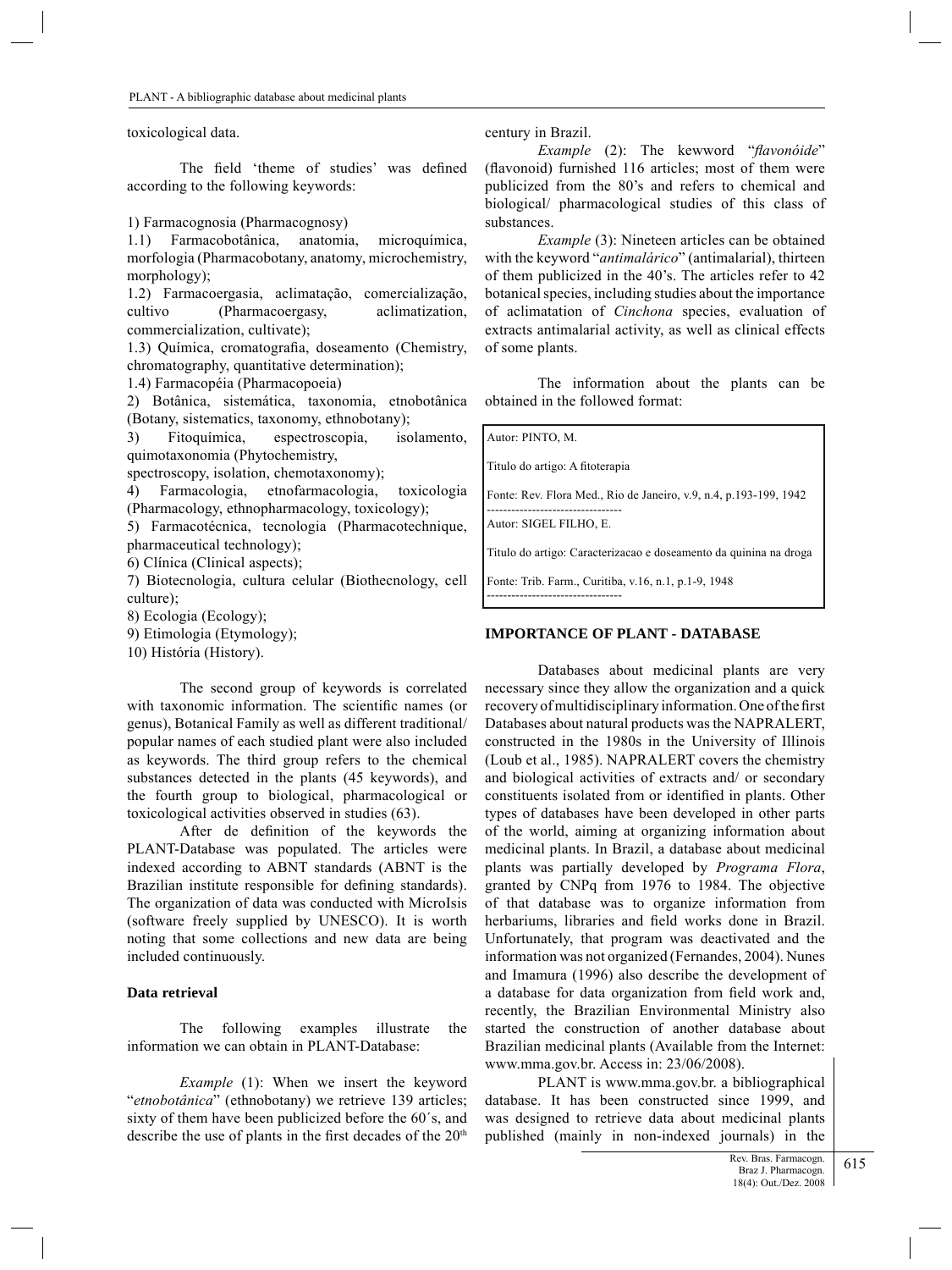| i      |
|--------|
| ;<br>; |
|        |
|        |
|        |
|        |
|        |
|        |
|        |
| ļ      |
|        |
| í      |

|                                                                              |              |        |         | Numbers of articles indexed in PLANT-Database in each decade |         |                |                 |                     | Total           |
|------------------------------------------------------------------------------|--------------|--------|---------|--------------------------------------------------------------|---------|----------------|-----------------|---------------------|-----------------|
| Title of Periodical / Local                                                  | 1920-29      | 930-39 | 1940-49 | 1950-59                                                      | 1960-69 | 1970-79        | 1980-89         | $(990-99)$          |                 |
| Arquivos do Jardim Botânico do Rio de Janeiro/<br>Rio de Janeiro             | ${}^{\circ}$ | 6      |         | $\overline{6}$                                               | ن       | $\overline{6}$ | $\blacksquare$  | ≌                   | $\mathcal{S}$   |
| Cadernos de Farmácia / Porto Alegre                                          |              |        |         |                                                              |         |                | 27              | 93                  | $\overline{20}$ |
| Ciência e Cultura / São Paulo                                                |              |        |         | 0                                                            |         |                |                 |                     | $\frac{6}{1}$   |
| Memórias do Instituto Oswaldo Cruz / Rio de<br>Janeiro                       |              |        |         |                                                              |         |                |                 | $\overline{\Omega}$ | 근               |
| Oréades / Belo Horizonte                                                     |              |        |         |                                                              |         | 47             | 65              |                     | $\frac{2}{3}$   |
| Revista Brasileira de Farmácia / Rio de Janeiro                              |              | ٩      | ä       | ä                                                            | 4       | 85             | 80              | $\frac{34}{3}$      | 468             |
| Revista Brasileira de Farmacognosia / São Paulo,<br>João Pessoa              |              |        |         |                                                              |         |                | $\overline{4}$  |                     | 4               |
| Revista Ceres / Viçosa (MG)                                                  |              |        |         | n                                                            |         | ທ              |                 |                     | $\tilde{9}$     |
| Revista de Ciências Farmacêuticas / São Paulo                                |              |        |         |                                                              |         |                | $\overline{24}$ | 35                  | 59              |
| Revista da Escola de Farmácia e Odontologia de<br>Alfenas / Alfenas (MG)     |              |        |         |                                                              |         |                | $\supseteq$     | $\frac{6}{1}$       | 27              |
| Revista de Farmácia e Bioquímica da UFMG<br><b>Belo Horizonte</b>            |              |        |         |                                                              |         |                | $\frac{3}{2}$   |                     | 33              |
| Universidade de São Paulo / São Paulo<br>Revista de Farmácia e Bioquímica da |              |        |         |                                                              |         | 42             | 37              | 25                  | $\overline{5}$  |
| Revista da Flora Medicinal / Rio de Janeiro                                  |              |        | 160     | $\overline{c}$                                               |         |                |                 |                     | $\overline{80}$ |
| Revista do Instituto Adolfo Lutz / São Paulo                                 |              |        | 5       | 4                                                            |         |                | ن               | 22                  | 49              |
| Revista do Instituto de Medicina Tropical de São<br>Paulo / São Paulo        |              |        |         | ī                                                            |         |                | $\mathbf 2$     | o                   | $\mathbf{C}$    |
| Rodriguesia / Rio de Janeiro                                                 |              |        |         | ∞                                                            |         |                | $\overline{24}$ | Ń                   | 45              |
| Semina / Londrina (PR)                                                       |              |        |         | f,                                                           |         |                | 7               | 25                  | 32              |
| Tribuna Farmacêutica / Curitiba                                              |              | $\Im$  | 184     | 57                                                           | $\Im$   | 36             | 29              | $\overline{15}$     | 454             |
| Total                                                                        | ${}^{\circ}$ | 87     | 440     | 142                                                          | 142     | 281            | 382             | $\frac{4}{4}$       | 1918            |

Elizabeth M. Manhã, Maria C. Silva, Maria G. C. Alves, Maurício B. Almeida, Maria G. L. Brandão

616

Braz J. Pharmacogn.  $\mathsf{l}$